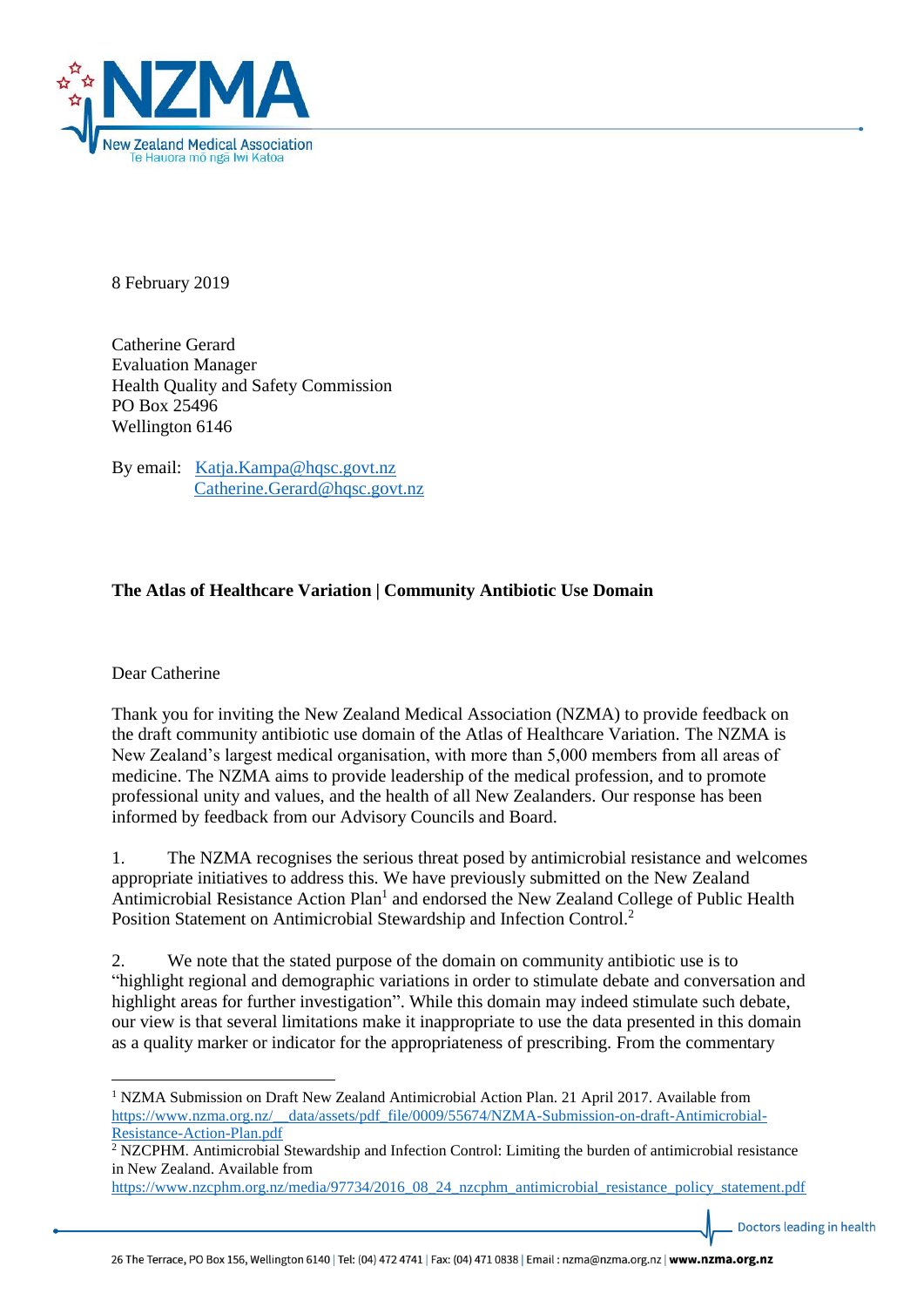accompanying the community antibiotic use map and the two questions that HQSC is seeking feedback on, we are concerned that this may be the intention. We note that the development of this domain is linked to the activity of the National Antimicrobial Resistance Action Plan to "analyse antimicrobial dispensing data to identify prescriber types, report this data back to prescribers and use it to develop and target interventions to influence appropriate antimicrobial prescribing." While we strongly support this activity, we do not believe that the data presented in this domain are suitable to influence antimicrobial prescribing. We elaborate on our rationale in our answers to HQSC's questions about the accuracy of the information and factors that may be contributing to the observed variation.

## **Do you believe that any of the information is inaccurate?**

3. While the data on community antibiotic dispensing are likely to be accurate, it is inappropriate to use these data as a quality indicator for appropriate prescribing. Furthermore, we believe that the interpretation of the data that is given in the accompanying commentary is inaccurate. Limitations in the information collected and presented as part of this domain mean that it is impossible to accurately interpret observed variations. For example, there is no information on indications for antibiotic dispensing or on patient outcomes making it impossible to know whether antibiotics are being used appropriately or inappropriately.

4. While there is little doubt that a proportion of community antibiotic prescribing across the board is inappropriate, the data do not allow any conclusions to be drawn about whether the percentage of inappropriate prescribing is any higher in DHBs with higher antibiotic dispensing rates. As such, there is a risk that using these observed variations to drive changes in prescribing practice could have serious unintended consequences. For example, reducing antibiotic use where it is high, but appropriate, particularly in vulnerable populations, could result in worsening of existing inequities in outcomes of infectious disease. While league tables and reporting, in association with comparisons with a 'national rate', may be useful in raising research questions, they are inappropriate as a tool to drive behavioural change in prescribers.

5. It is of concern that the commentary appears to assume that higher rates of antibiotic use are inappropriate and does not consider clinical reasons for such observations. For example, the commentary states that "increased prescribing in winter may indicate that antibiotics are being prescribed for individuals with colds and flus and therefore represents an opportunity to reduce antibiotic use." Seasonal variation should not necessarily be interpreted to mean that the percentage of inappropriate prescribing goes up in winter. An increase in winter prescribing may actually be due to an increase in complications arising from winter colds and flus such as complicated bronchitis and pneumonias. Such prescribing would therefore be entirely appropriate. Similarly, the commentary draws attention to the observation that dispensing of antibiotics specifically indicated for UTIs increased sharply with age and was six-fold higher in women than men. To suggest that this increase reflects inappropriate treatment of asymptomatic UTIs is an assumption that is unfounded—no consideration is given to the fact that postmenopausal women with atrophic vaginourethritis are at increased risk of UTIs. Likewise, the increased dispensing of amoxicillin with clavulanic acid in men may reflect increased 'dirty' injuries in this group.

6. The proposed indicator in this domain does not account for factors that are arguably important in driving antimicrobial resistance, such as the following:

- duration of antibiotics prescribed for each course
- number of antibiotic courses prescribed to any individual
- appropriateness of antibiotic dosing
- relative ecological impacts of different antibiotic agents prescribed.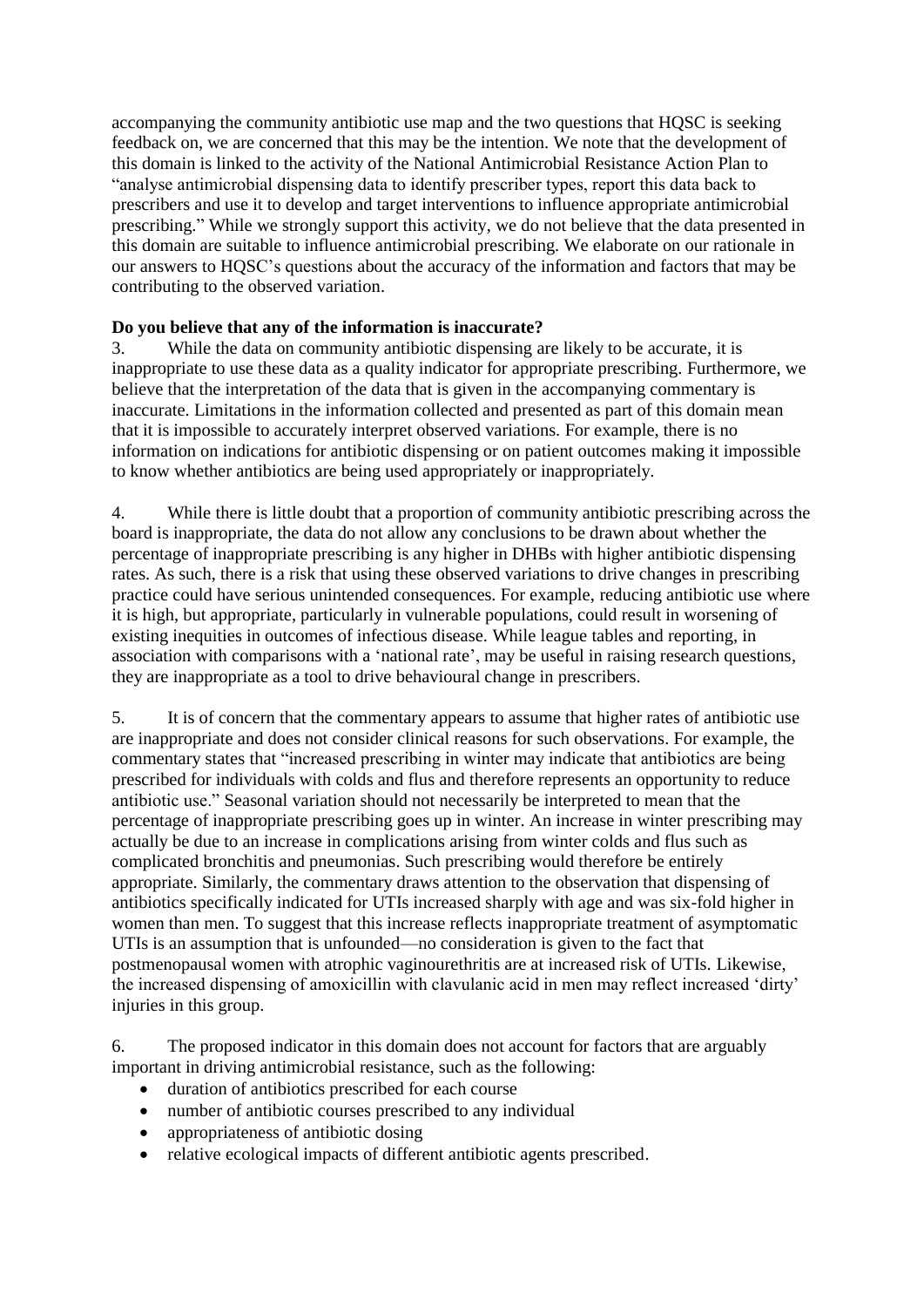Another factor that is needed is age-standardisation, where population structures are agesensitive—particularly with respect to ethnicity. We have provided further details about the need for age-standardisation in our submission on the opioid domain of the Atlas of Healthcare Variation and direct HQSC to this submission<sup>3</sup> and the accompanying technical appendix.<sup>4</sup>

## **What do you believe is contributing to the observed variation?**

7. This question invites oversimplification and speculation. While the observed variations in antibiotic dispensing are interesting, they are only useful in so much as they raise research questions about why the variation exists. Answering these questions would require a series of carefully designed epidemiological studies to disentangle the various drivers of antibiotic use because of the complex interactions between them. Confounding is likely to be a major challenge. For example, community antibiotic use is significantly positively correlated with rates of household crowding, rates of socioeconomic deprivation, the proportion of the population under five years, the proportion of the population of Pacific Island ethnicity and the proportion of the population of Asian ethnicity. Nevertheless, possible factors contributing to the observed variation in community antibiotic dispensing include, but are not limited to, the following:

- Variation in infection rates that legitimately require antibiotics, variations in comorbidities such as diabetes, lung disease and obesity, and variations in the social and environmental determinants of infections (eg, higher rates of skin and soft tissue infections and pharyngitis in young Pasifika children, and pneumonias among those living in crowded conditions / suboptimal housing) $<sup>5</sup>$ </sup>
- Variations in inappropriate prescribing due to a variety of factors including variations in patient awareness / expectations. For example, patients that pay for health services often expect to receive treatment and may feel short-changed if they are not given something such as a prescription for an antibiotic despite being diagnosed with a viral illness.
- Random variation due to the limitations of sampling (although statistical analysis and the calculation of confidence intervals can be used to evaluate the extent which this is an issue)
- Variations in access to prescribers of antibiotics (eg, due to geographical, financial, cultural, educational and other factors)
- Variations in healthcare seeking behaviour (the data do not account for the number of visits per individual as the denominator is expressed as per 100 persons).
- Variations in age, ethnicity and socio-economic status.

 $\overline{a}$ 

8. It is our view that focussing solely on inappropriate over-prescribing risks health losses from missing opportunities to appropriately prescribe for people in high need. For example, a recent paper in the New Zealand Medical Journal has argued the need for greater consideration as to whether the dispensing rates of antibacterials align appropriately with the higher infectious

<sup>3</sup> NZMA submission on Atlas of Healthcare Variation | Opioid domain. 12 December 2014.

[https://www.nzma.org.nz/\\_\\_data/assets/pdf\\_file/0006/38652/subHQSC-Atlas-of-Healthcare-Variation-Opioid-](https://www.nzma.org.nz/__data/assets/pdf_file/0006/38652/subHQSC-Atlas-of-Healthcare-Variation-Opioid-Domain.pdf)[Domain.pdf](https://www.nzma.org.nz/__data/assets/pdf_file/0006/38652/subHQSC-Atlas-of-Healthcare-Variation-Opioid-Domain.pdf)

<sup>&</sup>lt;sup>4</sup> Appendix: Technical addendum to NZMA submission on HQSC Atlas of Healthcare Variation – Opioid Domain. Available fro[m https://www.nzma.org.nz/\\_\\_data/assets/pdf\\_file/0005/38651/Appendix-Technical-](https://www.nzma.org.nz/__data/assets/pdf_file/0005/38651/Appendix-Technical-Addendum-to-NZMA-submission-on-HQSC-Atlas-of-Healthcare-Variation.pdf)[Addendum-to-NZMA-submission-on-HQSC-Atlas-of-Healthcare-Variation.pdf](https://www.nzma.org.nz/__data/assets/pdf_file/0005/38651/Appendix-Technical-Addendum-to-NZMA-submission-on-HQSC-Atlas-of-Healthcare-Variation.pdf)

<sup>&</sup>lt;sup>5</sup> Walls G, et al. Socioeconomic factors correlating with community antimicrobial prescribing. N Z Med J. 2015 Jul 3;128(1417):16-23; Baker MG, et al. Increasing incidence of serious infectious diseases and inequalities in New Zealand: a national epidemiological study. Lancet. 2012 Mar 24;379(9821):1112-9; He Kainga Oranga / Housing and Health Research Programme. University of Otago, Wellington, 2013. Infectious Diseases Attributable to Household Crowding in New Zealand: A Systematic Review and Burden of Disease Estimate. <http://www.healthyhousing.org.nz/wp-content/uploads/2010/01/HH-Crowding-ID-Burden-25-May-2013.pdf>